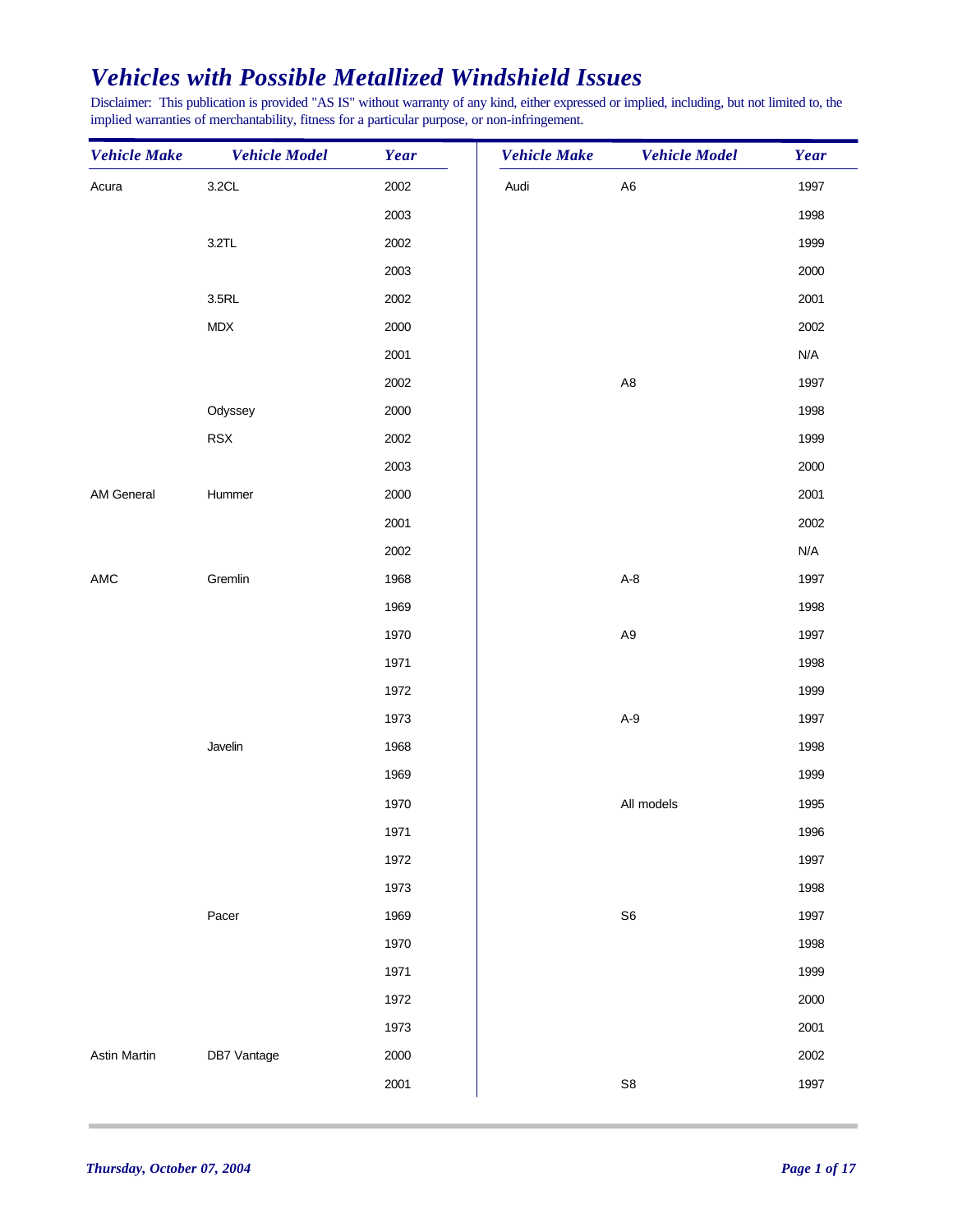| <b>Vehicle Make</b> | <b>Vehicle Model</b> | Year | <b>Vehicle Make</b> | <b>Vehicle Model</b>  | <b>Year</b> |
|---------------------|----------------------|------|---------------------|-----------------------|-------------|
| Audi                | ${\sf S}8$           | 1998 |                     |                       | 2002        |
|                     |                      | 1999 |                     | X <sub>5</sub>        | 2001        |
|                     |                      | 2000 |                     |                       | 2002        |
|                     |                      | 2001 |                     |                       | N/A         |
|                     |                      | 2002 |                     | Z3 Roadster and Coupe | N/A         |
| Bentley             | Amage                | 2000 | <b>Buick</b>        | All models            | 1999        |
|                     |                      | 2001 |                     | Century               | 1996        |
|                     |                      | 2002 |                     |                       | 1997        |
|                     | Continental          | 2004 |                     |                       | 1998        |
| <b>BMW</b>          | 5 Series             | 2001 |                     |                       | 1999        |
|                     |                      | 2002 |                     |                       | 2000        |
|                     | 645                  | 2004 |                     |                       | 2001        |
|                     | 7 Series             | 1999 |                     |                       | 2002        |
|                     |                      | 2000 |                     |                       | 2003        |
|                     |                      | 2001 |                     |                       | N/A         |
|                     |                      | 2002 |                     | LeSabre               | 1991        |
|                     |                      | 2003 |                     |                       | 1992        |
|                     |                      | N/A  |                     |                       | 1993        |
|                     | 735                  | 2001 |                     |                       | 1994        |
|                     | 740i                 | 1999 |                     |                       | 1995        |
|                     |                      | 2000 |                     |                       | 1996        |
|                     |                      | 2001 |                     |                       | 1997        |
|                     |                      | 2002 |                     |                       | 1998        |
|                     |                      | 2003 |                     |                       | 1999        |
|                     | 740IL                | 2000 |                     |                       | 2000        |
|                     | 745                  | 2004 |                     |                       | 2001        |
|                     | 745i                 | 1999 |                     |                       | 2002        |
|                     |                      | 2000 |                     |                       | 2003        |
|                     |                      | 2001 |                     | Park Avenue           | 1991        |
|                     |                      | 2002 |                     |                       | 1992        |
|                     |                      | 2003 |                     |                       | 1993        |
|                     | 760                  | 2004 |                     |                       | 1994        |
|                     |                      |      |                     |                       |             |
|                     | All 7 series         | 1999 |                     |                       | 1995        |
|                     |                      | 2000 |                     |                       | 1996        |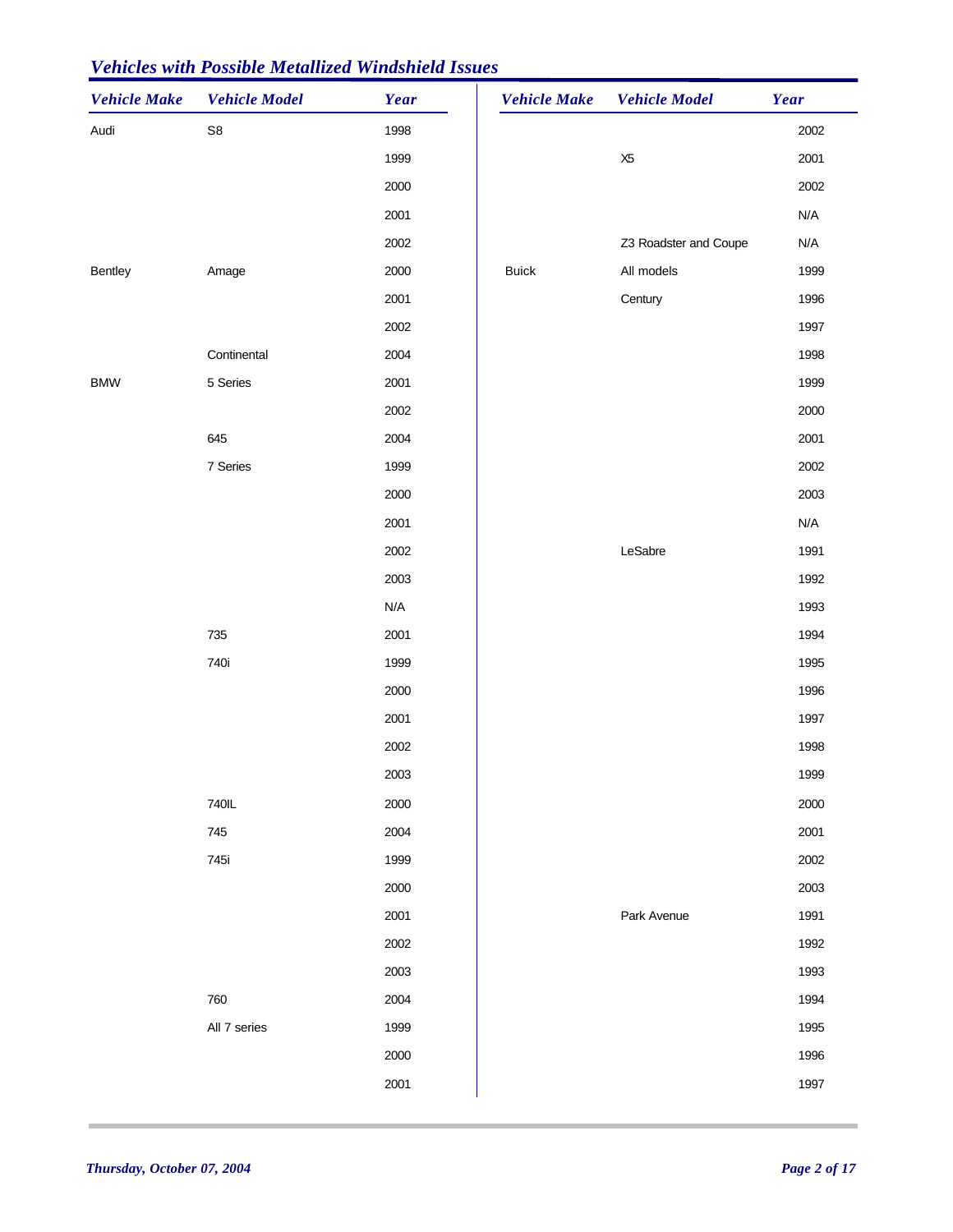| <b>Vehicle Make</b> | <b>Vehicle Model</b> | Year | <b>Vehicle Make</b> | <b>Vehicle Model</b>               | Year           |
|---------------------|----------------------|------|---------------------|------------------------------------|----------------|
| <b>Buick</b>        | Park Avenue          | 1998 |                     |                                    | 1995           |
|                     |                      | 1999 |                     |                                    | 1996           |
|                     |                      | 2001 |                     |                                    | N/A            |
|                     |                      | 2002 |                     | Roadmaster Sedan                   | 1992           |
|                     |                      | 2003 |                     |                                    | 1993           |
|                     | Regal                | 1996 |                     |                                    | 1994           |
|                     |                      | 1997 |                     |                                    | 1995           |
|                     |                      | 1998 |                     |                                    | 1996           |
|                     |                      | 1999 |                     |                                    | 1997           |
|                     |                      | 2001 |                     |                                    | 1998           |
|                     |                      | 2002 |                     |                                    | $\mathsf{All}$ |
|                     |                      | 2003 |                     | Roadmaster SW                      | 1992           |
|                     | Rendevous            | 2002 |                     |                                    | 1993           |
|                     | Rendezvous           | 2002 |                     |                                    | 1994           |
|                     |                      | 2003 |                     |                                    | 1995           |
|                     |                      | N/A  |                     |                                    | 1996           |
|                     | Rivera               | 1992 |                     |                                    | $\mathsf{All}$ |
|                     |                      | 1993 |                     | Roadmaster SW w/ or w/o<br>sunroof | N/A            |
|                     |                      | 1994 |                     | Roadmaster SW w/o sunroof          | 1992           |
|                     |                      | 1995 |                     |                                    | 1993           |
|                     |                      | 1996 |                     |                                    | 1994           |
|                     |                      | 1997 |                     |                                    | 1995           |
|                     |                      | 1998 |                     |                                    | 1996           |
|                     | Riviera              | 1992 |                     |                                    | All            |
|                     |                      | 1993 |                     | Roadmaster SW w/sunroof            | N/A            |
|                     |                      | 1994 | Cadillac            | 60 Special                         | 1992           |
|                     |                      | 1995 |                     |                                    | 1993           |
|                     |                      | 1996 |                     |                                    | 1994           |
|                     |                      | 1997 |                     |                                    | 1995           |
|                     |                      | 1998 |                     |                                    | 1996           |
|                     |                      | 1999 |                     |                                    | 1998           |
|                     | Roadmaster           | 1991 |                     |                                    | 1999           |
|                     |                      | 1992 |                     | Catera                             | 1993           |
|                     |                      | 1993 |                     |                                    | 1994           |
|                     |                      | 1994 |                     |                                    | 1995           |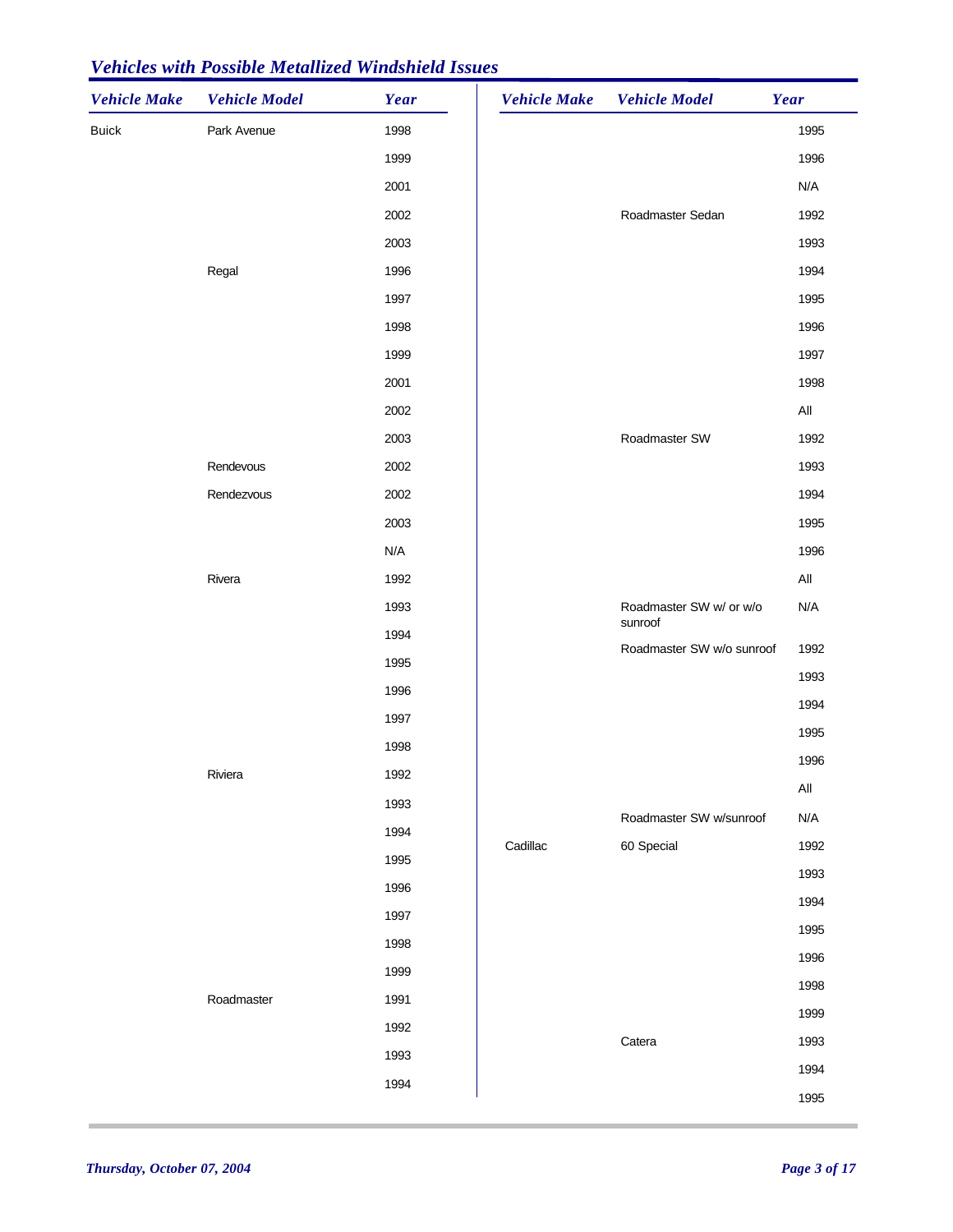| <b>Vehicle Make</b> | <b>Vehicle Model</b> | Year           | Vehicle Make Vehicle Model | Year |
|---------------------|----------------------|----------------|----------------------------|------|
| Cadillac            | Catera               | 1996           |                            | 1992 |
|                     |                      | 1997           |                            | 1993 |
|                     |                      | 1998           |                            | 1994 |
|                     |                      | 1999           |                            | 1995 |
|                     |                      | 2000           |                            | 1996 |
|                     |                      | 2001           |                            | 1997 |
|                     |                      | N/A            |                            | 1998 |
|                     | Concourse            | 1992           |                            | 1999 |
|                     |                      | 1993           |                            | 2000 |
|                     |                      | 1994           |                            | 2001 |
|                     |                      | 1995           |                            | 2002 |
|                     |                      | 1996           |                            | 2003 |
|                     |                      | 1997           |                            | All  |
|                     |                      | 1998           | Eldorado                   | 1992 |
|                     |                      | 1999           |                            | 1993 |
|                     |                      | 2000           |                            | 1994 |
|                     |                      | 2001           |                            | 1995 |
|                     | Consourse            | 1992           |                            | 1996 |
|                     |                      | 1993           |                            | 1997 |
|                     |                      | 1994           |                            | 1998 |
|                     |                      | 1995           |                            | 1999 |
|                     |                      | 1996           |                            | 2000 |
|                     |                      | 1997           |                            | 2001 |
|                     |                      | 1998           |                            | 2002 |
|                     |                      | 1999           |                            | 2003 |
|                     | Coupe-DeVille        | 1992           | Escalade                   | 1999 |
|                     |                      | 1993           |                            | 2000 |
|                     |                      | 1994           |                            | 2001 |
|                     |                      | 1995           |                            | 2002 |
|                     |                      | 1999           |                            | 2003 |
|                     |                      | $\mathsf{All}$ | Escalade,                  | 1999 |
|                     |                      | N/A            | Fleetwood                  | 1990 |
|                     | <b>CTS</b>           | 2002           |                            | 1991 |
|                     |                      | 2003           |                            | 1992 |
|                     | DeVille              | 1990           |                            | 1993 |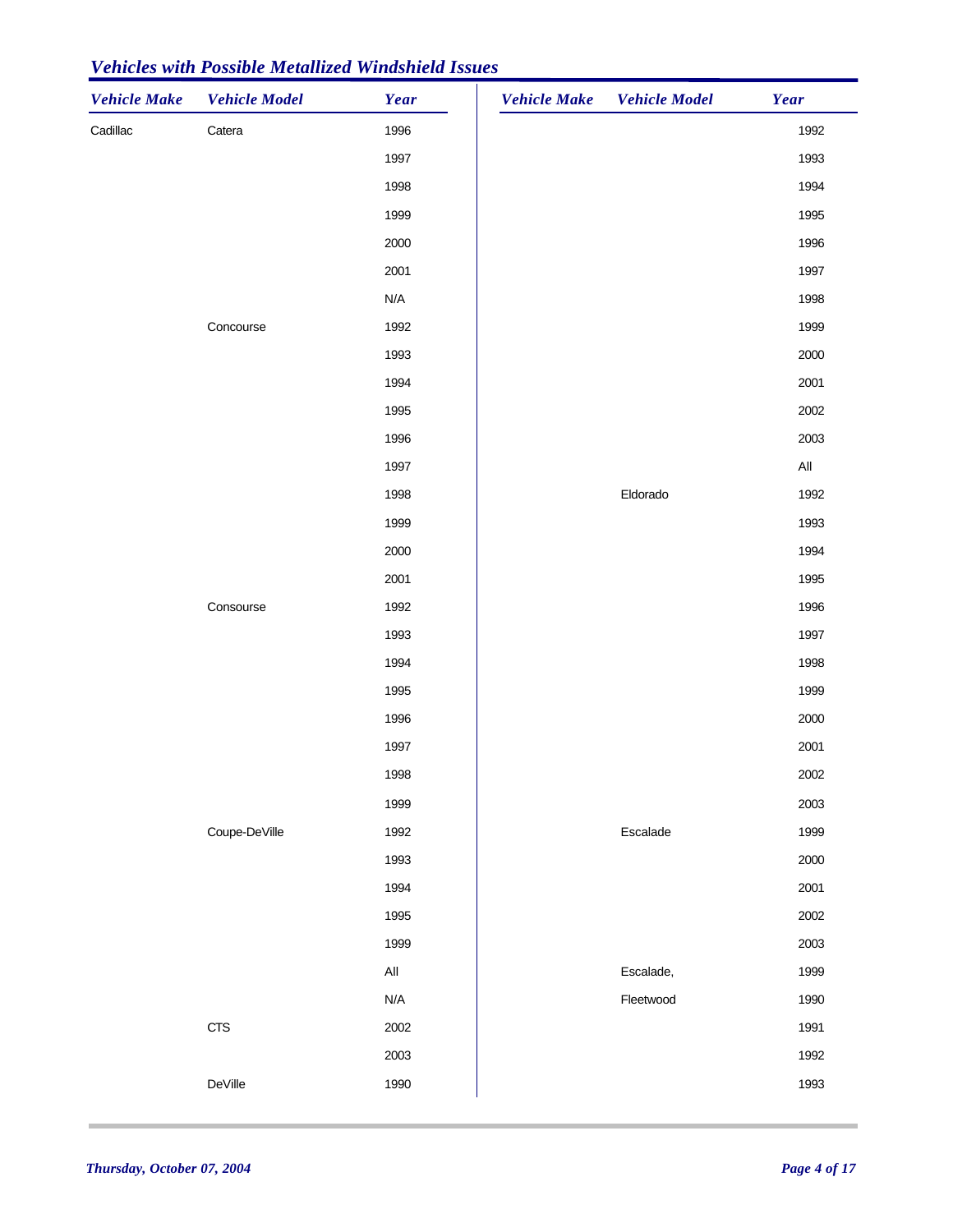| Cadillac<br>Fleetwood<br>1994<br>2003<br>1995<br>Astro Passenger Van<br>2003<br>Avalanch<br>1996<br>2002<br>1997<br>2003<br>1998<br>Avalanche<br>2002<br>2003<br>1999<br>Blazer<br>2002<br>Fleetwood Broughm<br>1996<br>2003<br>Sedan<br>1999<br>Seville<br>Camaro<br>1999<br>1992<br>1993<br>2001<br>1994<br>2002<br>1992<br>1995<br>Caprice<br>1993<br>1996<br>1994<br>1997<br>1998<br>1995<br>1999<br>1996<br>2000<br>1997<br>2001<br>1998<br>1999<br>2002<br>Cavalier<br>1999<br>2003<br><b>STS</b><br>1992<br>2000<br>1994<br>2001<br>1995<br>2002<br><b>Touring Sedan</b><br>1992<br>2003<br>1993<br>Celebrity<br>1997<br>1994<br>1998<br>1999<br>1995<br>Corvette<br>1996<br>1997<br>1998<br>1997<br>1999<br>1998<br>1999<br>2000<br>Chevrolet<br>2500HD<br>2001<br>2001<br>2002<br>2002<br>All models<br>1999<br>2003<br>Astro Cargo Van<br>$\mathsf{All}$<br>2002 | <b>Vehicle Make</b> | <b>Vehicle Model</b> | Year | <b>Vehicle Make</b> | <b>Vehicle Model</b> | Year |
|----------------------------------------------------------------------------------------------------------------------------------------------------------------------------------------------------------------------------------------------------------------------------------------------------------------------------------------------------------------------------------------------------------------------------------------------------------------------------------------------------------------------------------------------------------------------------------------------------------------------------------------------------------------------------------------------------------------------------------------------------------------------------------------------------------------------------------------------------------------------------|---------------------|----------------------|------|---------------------|----------------------|------|
|                                                                                                                                                                                                                                                                                                                                                                                                                                                                                                                                                                                                                                                                                                                                                                                                                                                                            |                     |                      |      |                     |                      |      |
|                                                                                                                                                                                                                                                                                                                                                                                                                                                                                                                                                                                                                                                                                                                                                                                                                                                                            |                     |                      |      |                     |                      |      |
|                                                                                                                                                                                                                                                                                                                                                                                                                                                                                                                                                                                                                                                                                                                                                                                                                                                                            |                     |                      |      |                     |                      |      |
|                                                                                                                                                                                                                                                                                                                                                                                                                                                                                                                                                                                                                                                                                                                                                                                                                                                                            |                     |                      |      |                     |                      |      |
|                                                                                                                                                                                                                                                                                                                                                                                                                                                                                                                                                                                                                                                                                                                                                                                                                                                                            |                     |                      |      |                     |                      |      |
|                                                                                                                                                                                                                                                                                                                                                                                                                                                                                                                                                                                                                                                                                                                                                                                                                                                                            |                     |                      |      |                     |                      |      |
|                                                                                                                                                                                                                                                                                                                                                                                                                                                                                                                                                                                                                                                                                                                                                                                                                                                                            |                     |                      |      |                     |                      |      |
|                                                                                                                                                                                                                                                                                                                                                                                                                                                                                                                                                                                                                                                                                                                                                                                                                                                                            |                     |                      |      |                     |                      |      |
|                                                                                                                                                                                                                                                                                                                                                                                                                                                                                                                                                                                                                                                                                                                                                                                                                                                                            |                     |                      |      |                     |                      |      |
|                                                                                                                                                                                                                                                                                                                                                                                                                                                                                                                                                                                                                                                                                                                                                                                                                                                                            |                     |                      |      |                     |                      |      |
|                                                                                                                                                                                                                                                                                                                                                                                                                                                                                                                                                                                                                                                                                                                                                                                                                                                                            |                     |                      |      |                     |                      |      |
|                                                                                                                                                                                                                                                                                                                                                                                                                                                                                                                                                                                                                                                                                                                                                                                                                                                                            |                     |                      |      |                     |                      |      |
|                                                                                                                                                                                                                                                                                                                                                                                                                                                                                                                                                                                                                                                                                                                                                                                                                                                                            |                     |                      |      |                     |                      |      |
|                                                                                                                                                                                                                                                                                                                                                                                                                                                                                                                                                                                                                                                                                                                                                                                                                                                                            |                     |                      |      |                     |                      |      |
|                                                                                                                                                                                                                                                                                                                                                                                                                                                                                                                                                                                                                                                                                                                                                                                                                                                                            |                     |                      |      |                     |                      |      |
|                                                                                                                                                                                                                                                                                                                                                                                                                                                                                                                                                                                                                                                                                                                                                                                                                                                                            |                     |                      |      |                     |                      |      |
|                                                                                                                                                                                                                                                                                                                                                                                                                                                                                                                                                                                                                                                                                                                                                                                                                                                                            |                     |                      |      |                     |                      |      |
|                                                                                                                                                                                                                                                                                                                                                                                                                                                                                                                                                                                                                                                                                                                                                                                                                                                                            |                     |                      |      |                     |                      |      |
|                                                                                                                                                                                                                                                                                                                                                                                                                                                                                                                                                                                                                                                                                                                                                                                                                                                                            |                     |                      |      |                     |                      |      |
|                                                                                                                                                                                                                                                                                                                                                                                                                                                                                                                                                                                                                                                                                                                                                                                                                                                                            |                     |                      |      |                     |                      |      |
|                                                                                                                                                                                                                                                                                                                                                                                                                                                                                                                                                                                                                                                                                                                                                                                                                                                                            |                     |                      |      |                     |                      |      |
|                                                                                                                                                                                                                                                                                                                                                                                                                                                                                                                                                                                                                                                                                                                                                                                                                                                                            |                     |                      |      |                     |                      |      |
|                                                                                                                                                                                                                                                                                                                                                                                                                                                                                                                                                                                                                                                                                                                                                                                                                                                                            |                     |                      |      |                     |                      |      |
|                                                                                                                                                                                                                                                                                                                                                                                                                                                                                                                                                                                                                                                                                                                                                                                                                                                                            |                     |                      |      |                     |                      |      |
|                                                                                                                                                                                                                                                                                                                                                                                                                                                                                                                                                                                                                                                                                                                                                                                                                                                                            |                     |                      |      |                     |                      |      |
|                                                                                                                                                                                                                                                                                                                                                                                                                                                                                                                                                                                                                                                                                                                                                                                                                                                                            |                     |                      |      |                     |                      |      |
|                                                                                                                                                                                                                                                                                                                                                                                                                                                                                                                                                                                                                                                                                                                                                                                                                                                                            |                     |                      |      |                     |                      |      |
|                                                                                                                                                                                                                                                                                                                                                                                                                                                                                                                                                                                                                                                                                                                                                                                                                                                                            |                     |                      |      |                     |                      |      |
|                                                                                                                                                                                                                                                                                                                                                                                                                                                                                                                                                                                                                                                                                                                                                                                                                                                                            |                     |                      |      |                     |                      |      |
|                                                                                                                                                                                                                                                                                                                                                                                                                                                                                                                                                                                                                                                                                                                                                                                                                                                                            |                     |                      |      |                     |                      |      |
|                                                                                                                                                                                                                                                                                                                                                                                                                                                                                                                                                                                                                                                                                                                                                                                                                                                                            |                     |                      |      |                     |                      |      |
|                                                                                                                                                                                                                                                                                                                                                                                                                                                                                                                                                                                                                                                                                                                                                                                                                                                                            |                     |                      |      |                     |                      |      |
|                                                                                                                                                                                                                                                                                                                                                                                                                                                                                                                                                                                                                                                                                                                                                                                                                                                                            |                     |                      |      |                     |                      |      |
|                                                                                                                                                                                                                                                                                                                                                                                                                                                                                                                                                                                                                                                                                                                                                                                                                                                                            |                     |                      |      |                     |                      |      |
|                                                                                                                                                                                                                                                                                                                                                                                                                                                                                                                                                                                                                                                                                                                                                                                                                                                                            |                     |                      |      |                     |                      |      |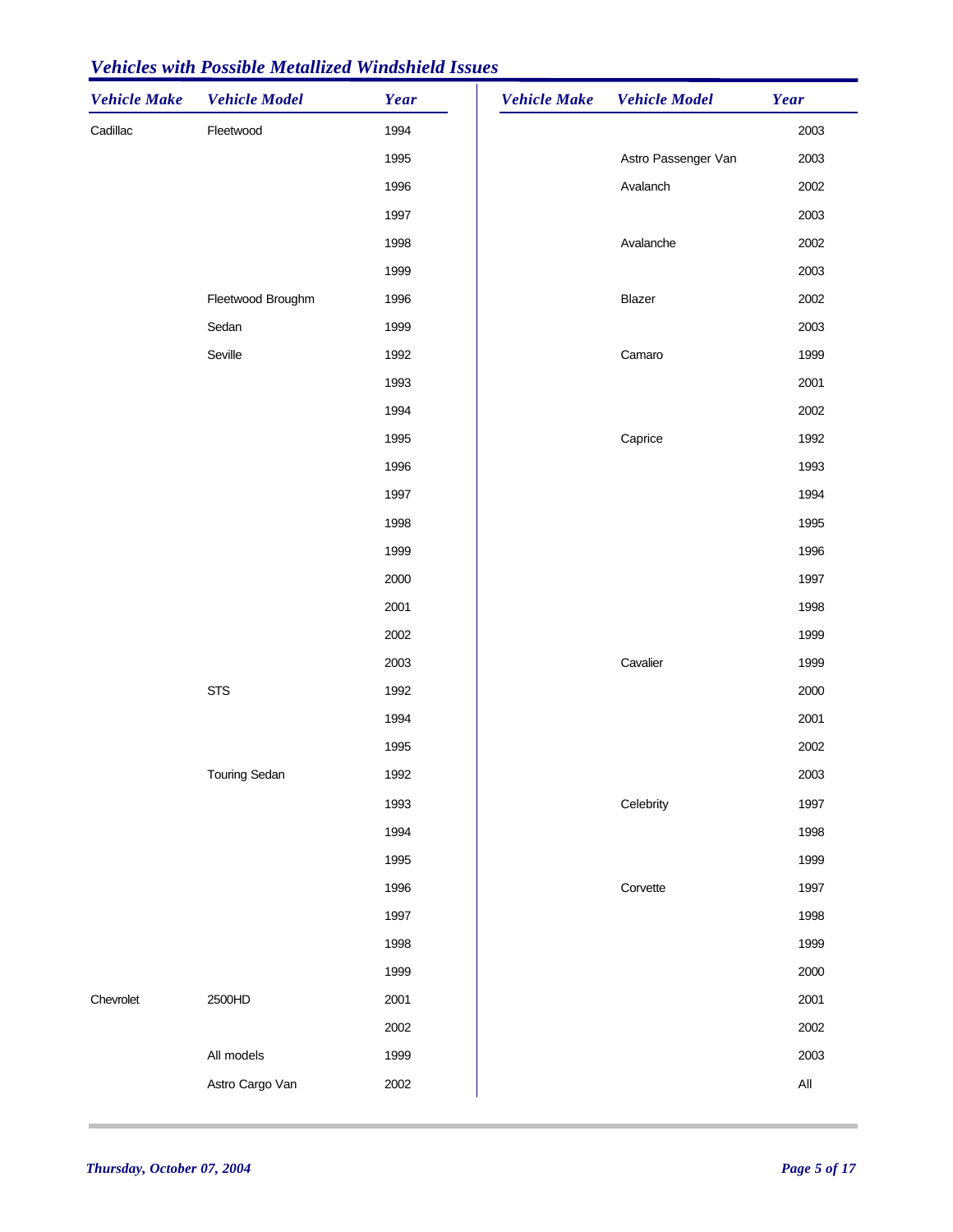| <b>Vehicle Make</b> | <b>Vehicle Model</b> | Year                    | <b>Vehicle Make</b> | <b>Vehicle Model</b>    | Year           |
|---------------------|----------------------|-------------------------|---------------------|-------------------------|----------------|
| Chevrolet           | Corvette             | N/A                     |                     |                         | 1999           |
|                     | Corvette ZR-1        | 1990                    |                     |                         | 2001           |
|                     |                      | 1991                    |                     | Impala Express Van      | 2001           |
|                     |                      | 1992                    |                     | Impala SS               | 1987           |
|                     |                      | 1993                    |                     |                         | 1988           |
|                     |                      | 1994                    |                     |                         | 1989           |
|                     | Express Van          | 2001                    |                     |                         | 1990           |
|                     |                      | 2002                    |                     |                         | 1991           |
|                     | Impala               | 1987                    |                     |                         | 1992           |
|                     |                      | 1988                    |                     |                         | 1993           |
|                     |                      | 1989                    |                     |                         | 1994           |
|                     |                      | 1990                    |                     |                         | 1995           |
|                     |                      | 1991                    |                     |                         | 1996           |
|                     |                      | 1992                    |                     |                         | 1997           |
|                     |                      | 1993                    |                     |                         | 1998           |
|                     |                      | 1994                    |                     |                         | 1999           |
|                     |                      | 1995                    |                     |                         | 2001           |
|                     |                      | 1996                    |                     |                         | $\mathsf{All}$ |
|                     |                      | 1997                    |                     | Impala SS, Impala (RWD) | 1987           |
|                     |                      | 1998                    |                     | Ligenfelter             | $\mathsf{All}$ |
|                     |                      | 1999                    |                     | Lumina APV Van          | $\mathsf{All}$ |
|                     |                      | 2001                    |                     | Lumina Van              | $\mathsf{All}$ |
|                     |                      | 2002                    |                     | Malibu                  | 1999           |
|                     |                      | $\mathsf{N}/\mathsf{A}$ |                     |                         | 2000           |
|                     | Impala (RWD)         | 1988                    |                     |                         | 2001           |
|                     |                      | 1989                    |                     |                         | 2002           |
|                     |                      | 1990                    |                     |                         | 2003           |
|                     |                      | 1991                    |                     | Monte Carlo             | 1999           |
|                     |                      | 1992                    |                     |                         | 2000           |
|                     |                      | 1993                    |                     |                         | 2001           |
|                     |                      | 1994                    |                     |                         | 2002           |
|                     |                      | 1995                    |                     |                         | 2003           |
|                     |                      | 1996                    |                     | $S-10$                  | 1999           |
|                     |                      | 1997                    |                     |                         | 2000           |
|                     |                      | 1998                    |                     |                         | 2001           |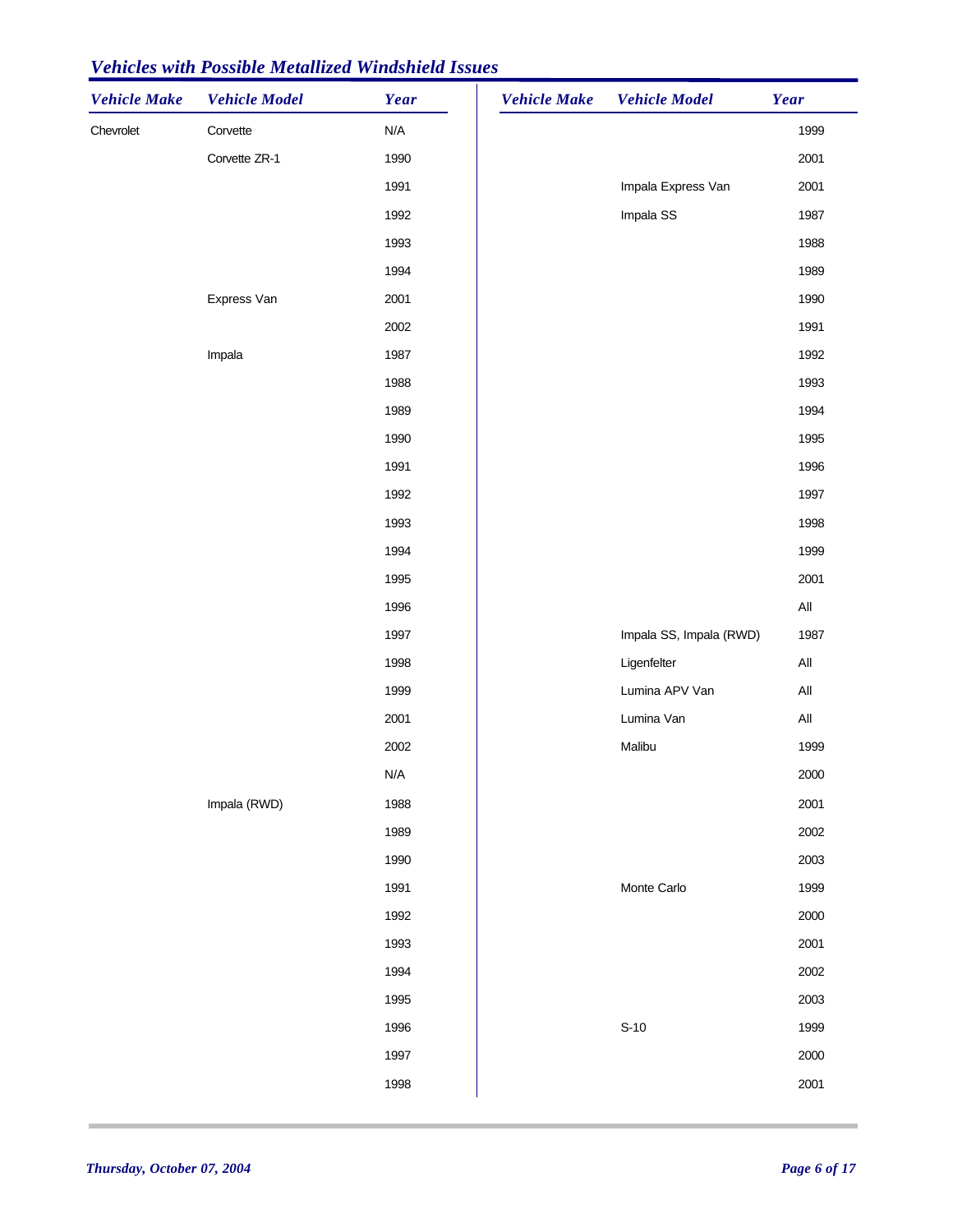| <b>Vehicle Make</b> | <b>Vehicle Model</b>             | Year | <b>Vehicle Make</b> | <b>Vehicle Model</b> | Year                  |
|---------------------|----------------------------------|------|---------------------|----------------------|-----------------------|
| Chevrolet           | $S-10$                           | 2002 |                     | Tracker              | 1999                  |
|                     |                                  | 2003 |                     |                      | 2000                  |
|                     | Silverado 1500                   | 1999 |                     |                      | 2001                  |
|                     |                                  | 2000 |                     |                      | 2002                  |
|                     |                                  | 2001 |                     | Trailblazer          | 2001                  |
|                     |                                  | 2002 |                     |                      | 2002                  |
|                     |                                  | 2003 |                     |                      | 2003                  |
|                     | Silverado 1500 HD                | 2002 |                     | Venture              | 1997                  |
|                     |                                  | 2003 |                     |                      | 1998                  |
|                     | Silverado 2500                   | 2002 |                     |                      | 1999                  |
|                     |                                  | 2003 |                     |                      | 2000                  |
|                     | Silverado 2500 HD                | 1999 |                     |                      | 2001                  |
|                     |                                  | 2000 |                     |                      | 2002                  |
|                     |                                  | 2001 |                     |                      | $AII$                 |
|                     |                                  | 2002 |                     | Z06                  | AII                   |
|                     |                                  | 2003 |                     | $ZR-1$               | All                   |
|                     | Silverado 2500 HD Regular<br>Cab | 2001 | Chrysler            | 300M                 | 2001                  |
|                     |                                  | 2002 |                     |                      | 2002                  |
|                     | Silverado 3500 Crew              | 2002 |                     | Concorde             | 2003                  |
|                     |                                  | 2003 |                     |                      | 2001                  |
|                     | Silverado 3500 Regular Cab       | 2002 |                     |                      | 2002                  |
|                     |                                  | 2003 |                     |                      | 2003                  |
|                     | Suburban                         | 1999 |                     |                      | $\mathsf{All}\xspace$ |
|                     |                                  | 2000 |                     |                      | N/A                   |
|                     |                                  | 2001 |                     | Crossfire            | 2004                  |
|                     |                                  | 2002 |                     | LHS                  | 2001                  |
|                     | Suburban Tahoe                   | 1999 |                     |                      | 2002                  |
|                     |                                  | 2000 |                     | PT Cruiser           | 2002                  |
|                     |                                  | 2001 |                     |                      | 2003                  |
|                     |                                  | 2002 |                     |                      | 2004                  |
|                     |                                  | 2003 |                     |                      | 2005                  |
|                     | Tahoe                            | 1999 |                     | Sebring              | 2001                  |
|                     |                                  | 2000 |                     |                      | 2002                  |
|                     |                                  | 2001 |                     |                      | 2003                  |
|                     |                                  | 2002 |                     | Town & Country       | 2001                  |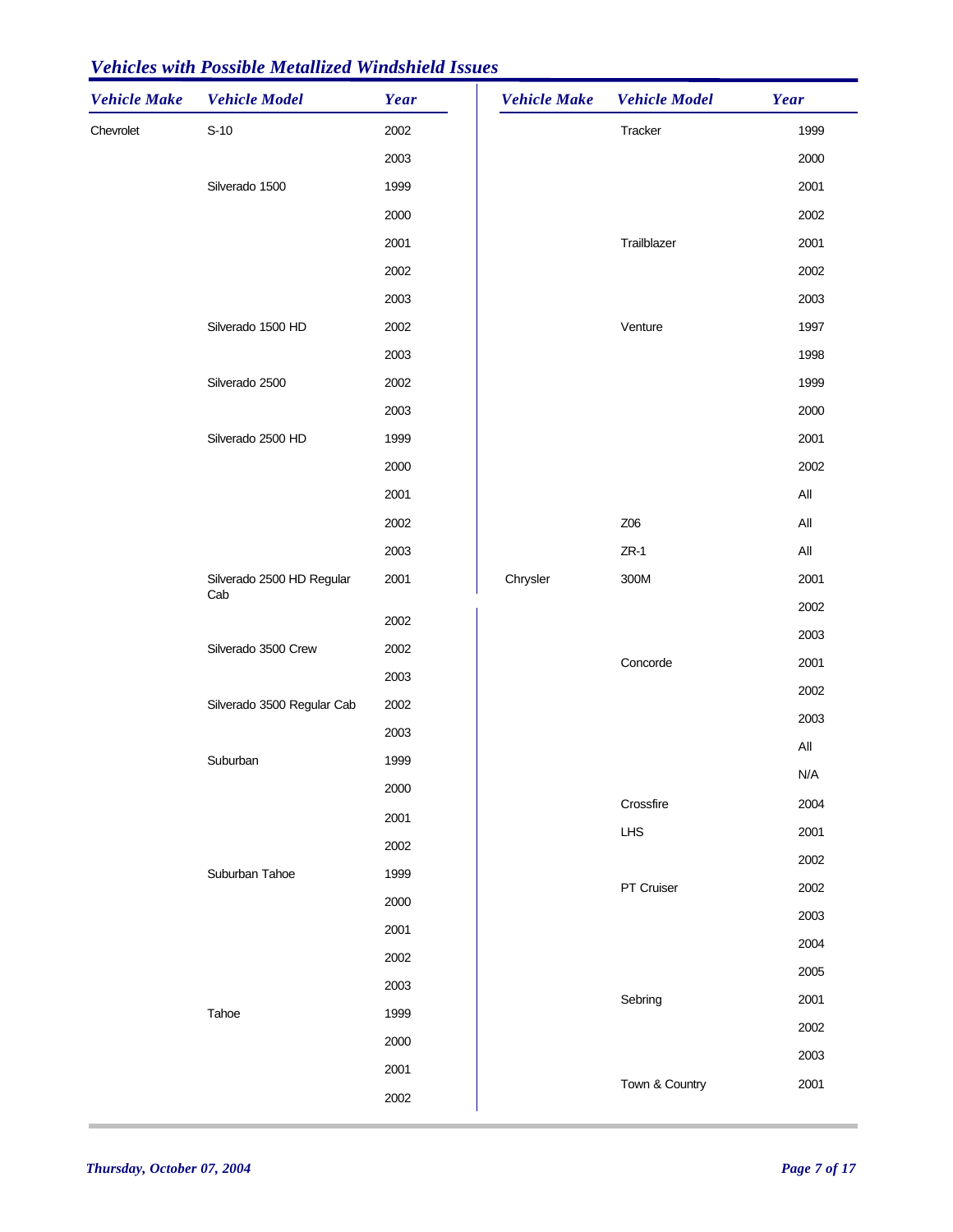| <b>Vehicle Make</b> | <b>Vehicle Model</b> | Year           | <b>Vehicle Make</b> | <b>Vehicle Model</b> | Year |
|---------------------|----------------------|----------------|---------------------|----------------------|------|
| Chrysler            | Town & Country       | 2002           |                     |                      | 2004 |
|                     |                      | $\mathsf{All}$ | Ford                | Crown Victoria       | 1982 |
|                     | Town and Country     | 2003           |                     |                      | 1986 |
|                     |                      | $\mathsf{All}$ |                     |                      | 1987 |
| Chyrsler            | 300M                 | 2001           |                     |                      | 1988 |
| Dodge               | 1500                 | 2002           |                     |                      | 1989 |
|                     | Caravan              | 1984           |                     |                      | 1990 |
|                     |                      | 1985           |                     |                      | 1991 |
|                     |                      | 1986           |                     |                      | 1992 |
|                     |                      | 1987           |                     |                      | 1993 |
|                     |                      | 1988           |                     |                      | 1994 |
|                     |                      | 1989           |                     |                      | 2001 |
|                     |                      | 1990           |                     |                      | 2002 |
|                     |                      | 1991           |                     | E Series Van         | 2001 |
|                     |                      | 1992           |                     |                      | 2002 |
|                     |                      | 1993           |                     | Escape               | 2001 |
|                     |                      | 1994           |                     | E-Series Van         | 2001 |
|                     |                      | 1995           |                     | Expedition           | 2001 |
|                     |                      | 1996           |                     |                      | 2002 |
|                     |                      | 1997           |                     |                      | 2003 |
|                     |                      | 1998           |                     | Explorer             | 2001 |
|                     |                      | 1999           |                     |                      | 2002 |
|                     |                      | 2000           |                     |                      | 2003 |
|                     |                      | 2001           |                     | $F-150$              | 2002 |
|                     |                      | 2002           |                     |                      | 2003 |
|                     | Durango              | 2002           |                     | F250                 | 2001 |
|                     | Intrepid             | 2001           |                     | $F-250$              | 2002 |
|                     |                      | 2002           |                     |                      | 2003 |
|                     | Neon                 | 2002           |                     | F350                 | 2001 |
|                     | Ram 1500             | 2002           |                     | $F-350$              | 2002 |
|                     | Shadow               | 1994           |                     |                      | 2003 |
|                     |                      | 1995           |                     | Focus                | 2001 |
|                     | Stratus              | 2004           |                     |                      | 2002 |
|                     | Viper                | 2001           |                     |                      | 2003 |
|                     |                      | 2002           |                     | Mustang              | 2001 |
|                     |                      |                |                     |                      |      |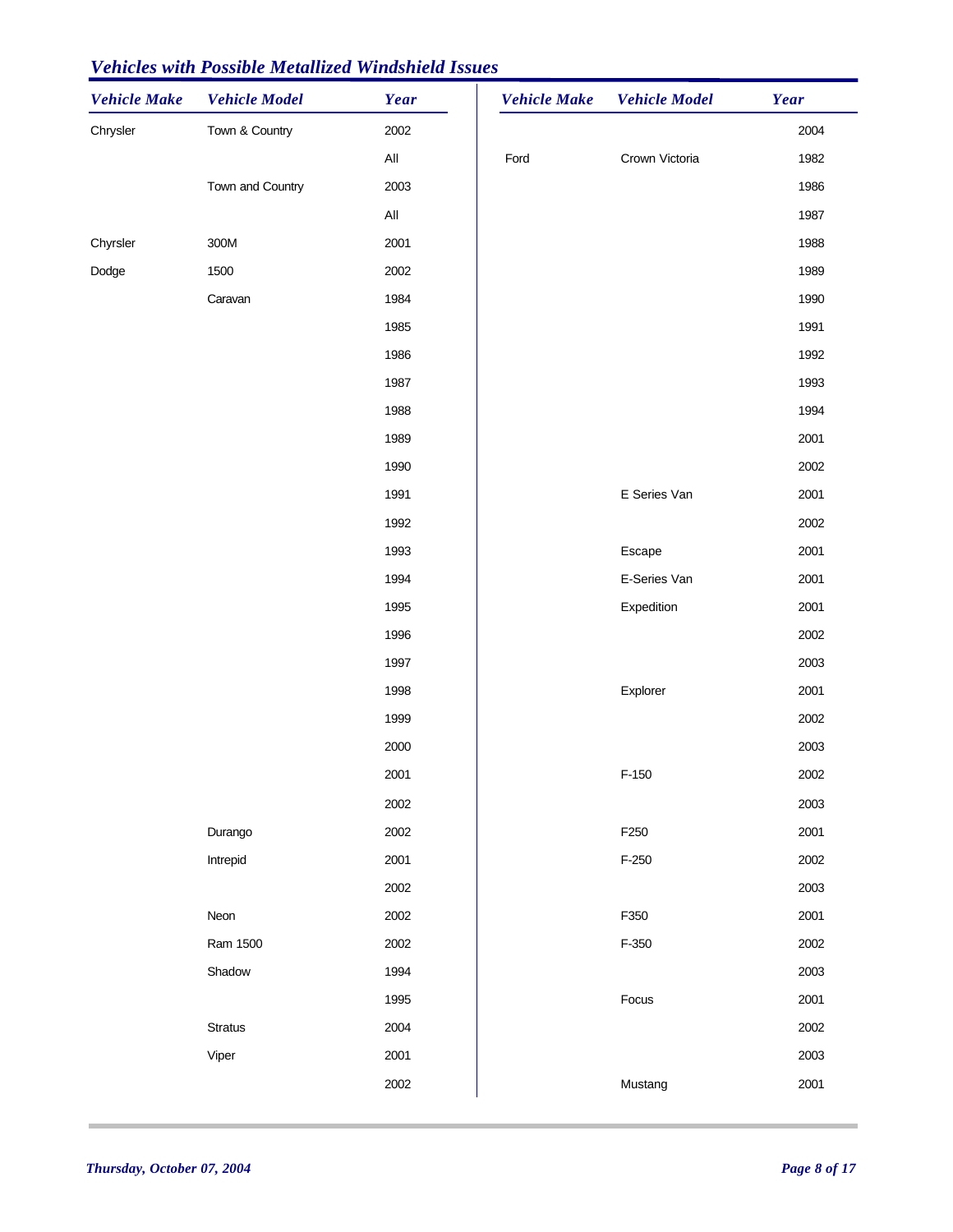| <b>Vehicle Make</b> | <b>Vehicle Model</b> | Year                    | <b>Vehicle Make</b> | <b>Vehicle Model</b> | Year |
|---------------------|----------------------|-------------------------|---------------------|----------------------|------|
| Ford                | Mustang              | 2002                    |                     | Windstar             | 2001 |
|                     |                      | 2003                    |                     |                      | 2002 |
|                     | Ranger               | 2001                    |                     |                      | 2003 |
|                     |                      | 2002                    |                     | $Z\!X\!2$            | 2001 |
|                     |                      | 2003                    |                     |                      | 2002 |
|                     | SVT models           | 1999                    | GM                  | Full size vehicles   | 1968 |
|                     |                      | 2000                    |                     |                      | 1969 |
|                     |                      | 2001                    |                     |                      | 1970 |
|                     |                      | 2002                    |                     |                      | 1971 |
|                     | Taurus               | 1986                    |                     |                      | 1972 |
|                     |                      | 1987                    |                     |                      | 1973 |
|                     |                      | 1988                    |                     |                      | 1974 |
|                     |                      | 1989                    |                     |                      | 1975 |
|                     |                      | 1990                    |                     |                      | 1976 |
|                     |                      | 1991                    |                     |                      | 1977 |
|                     |                      | 1992                    | <b>GMC</b>          | Denali               | 2000 |
|                     |                      | 1993                    |                     |                      | 2001 |
|                     |                      | 1994                    |                     |                      | 2002 |
|                     |                      | 2001                    |                     | Envoy                | 2001 |
|                     |                      | 2002                    |                     |                      | 2002 |
|                     |                      | 2003                    |                     | Savannah             | 2001 |
|                     |                      | $\mathsf{All}$          |                     |                      | 2002 |
|                     |                      | $\mathsf{N}/\mathsf{A}$ |                     |                      | 2003 |
|                     | Taurus SHO           | 1986                    |                     | Seirra               | 2001 |
|                     |                      | 1987                    |                     | Sierra               | 2001 |
|                     |                      | 1988                    |                     |                      | 2002 |
|                     |                      | 1989                    |                     |                      | 2003 |
|                     |                      | 1990                    |                     | Sierra 1500          | 2000 |
|                     |                      | 1991                    |                     |                      | 2001 |
|                     |                      | 1992                    |                     |                      | 2002 |
|                     |                      | 1993                    |                     | Sonoma               | 2002 |
|                     |                      | 1994                    |                     | Yukon Denali         | 2001 |
|                     |                      | N/A                     |                     |                      | 2002 |
|                     | Thunderbird          | 2002                    |                     | $Z\!X\!2$            | 2001 |
|                     |                      | 2003                    |                     |                      | 2002 |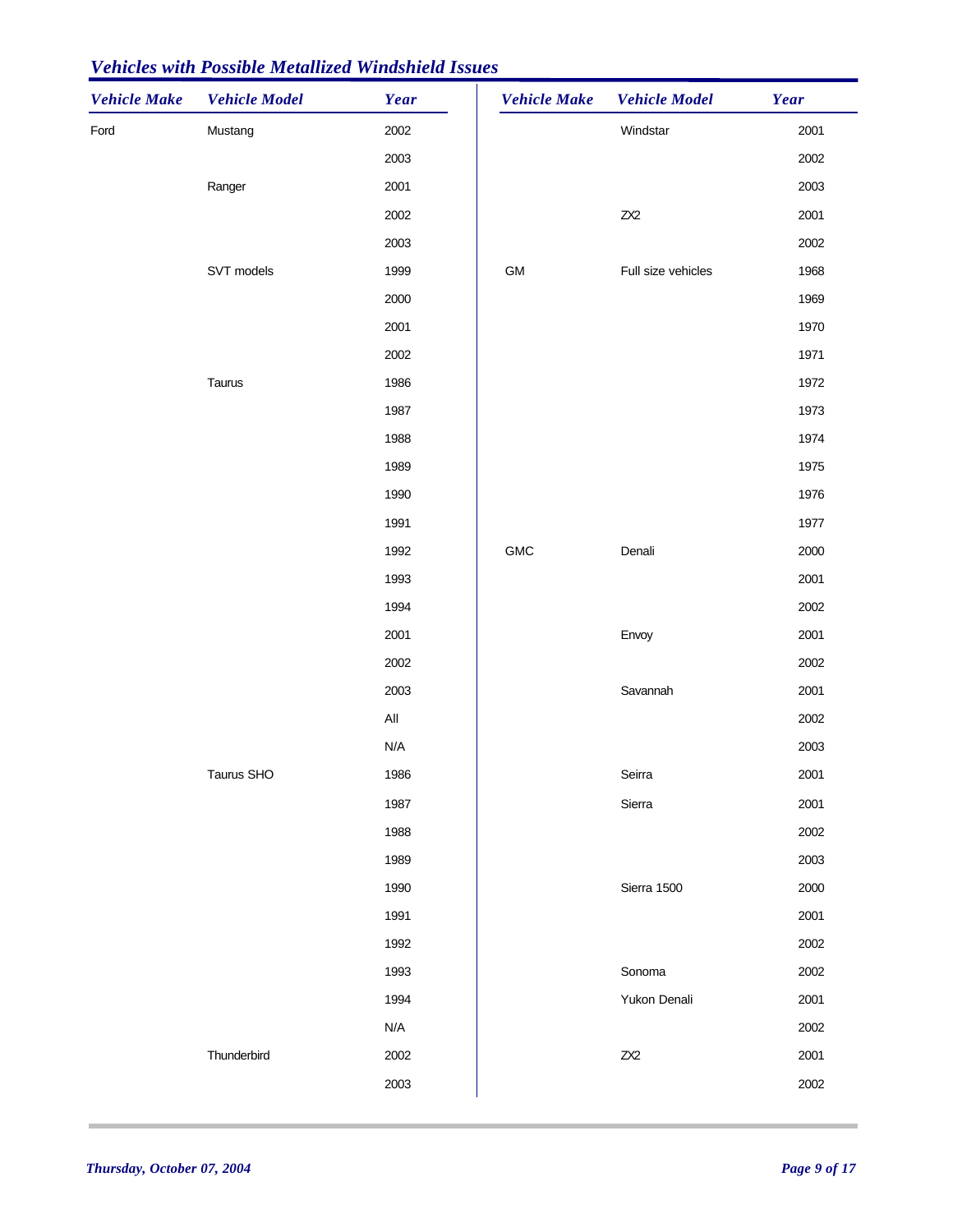| <b>Vehicle Make</b> | <b>Vehicle Model</b> | Year | <b>Vehicle Make</b> | <b>Vehicle Model</b> | Year |
|---------------------|----------------------|------|---------------------|----------------------|------|
| ${\sf GMC}$         | $Z\!X\!2$            | 2003 |                     |                      | 1996 |
| Honda               | Accord               | 1997 |                     |                      | 1997 |
|                     |                      | 2001 |                     |                      | 1998 |
|                     |                      | 2002 |                     |                      | 1999 |
|                     |                      | 2003 |                     |                      | 2000 |
|                     | Civic                | 2003 |                     |                      | 2001 |
|                     | CR-V                 | 2001 |                     |                      | 2002 |
|                     |                      | 2002 |                     | X16                  | 1995 |
|                     | Hybrid               | 2003 |                     |                      | 1996 |
|                     | Insight              | 2002 |                     |                      | 1997 |
|                     | Odyssey              | 2001 |                     |                      | 1998 |
|                     |                      | 2002 |                     | XJ series            | 1995 |
|                     | Passport             | 2002 |                     |                      | 1996 |
|                     | Pilot                | 2003 |                     |                      | 1997 |
|                     | Prelude              | 2001 |                     |                      | 1998 |
| Hummer              | Hummer H1            | 2002 |                     |                      | 1999 |
|                     | Hummer H2            | 2003 |                     |                      | 2000 |
| Infiniti            | G35                  | 2003 |                     |                      | 2001 |
|                     | 113                  | 2002 |                     |                      | 2002 |
|                     | 130                  | 2001 |                     | XJ12                 | 1994 |
|                     | 135                  | 2002 |                     |                      | 1995 |
|                     | Q45                  | 2001 |                     |                      | 1996 |
|                     |                      | 2002 |                     |                      | 1998 |
| Jaguar              | S Type               | 2000 |                     |                      | 1999 |
|                     |                      | 2001 |                     |                      | 2000 |
|                     |                      | 2002 |                     |                      | 2001 |
|                     |                      | 2003 |                     |                      | 2002 |
|                     | Vanden Plas          | 1997 |                     | XJ6                  | 1995 |
|                     |                      | 1998 |                     |                      | 1996 |
|                     |                      | 1999 |                     |                      | 1997 |
|                     |                      | 2000 |                     |                      | 1998 |
|                     |                      | 2001 |                     | <b>XJS</b>           | 1994 |
|                     |                      | 2002 |                     |                      | 1995 |
|                     | <b>VDP</b>           | 1994 |                     |                      | 1996 |
|                     |                      | 1995 |                     |                      | 1997 |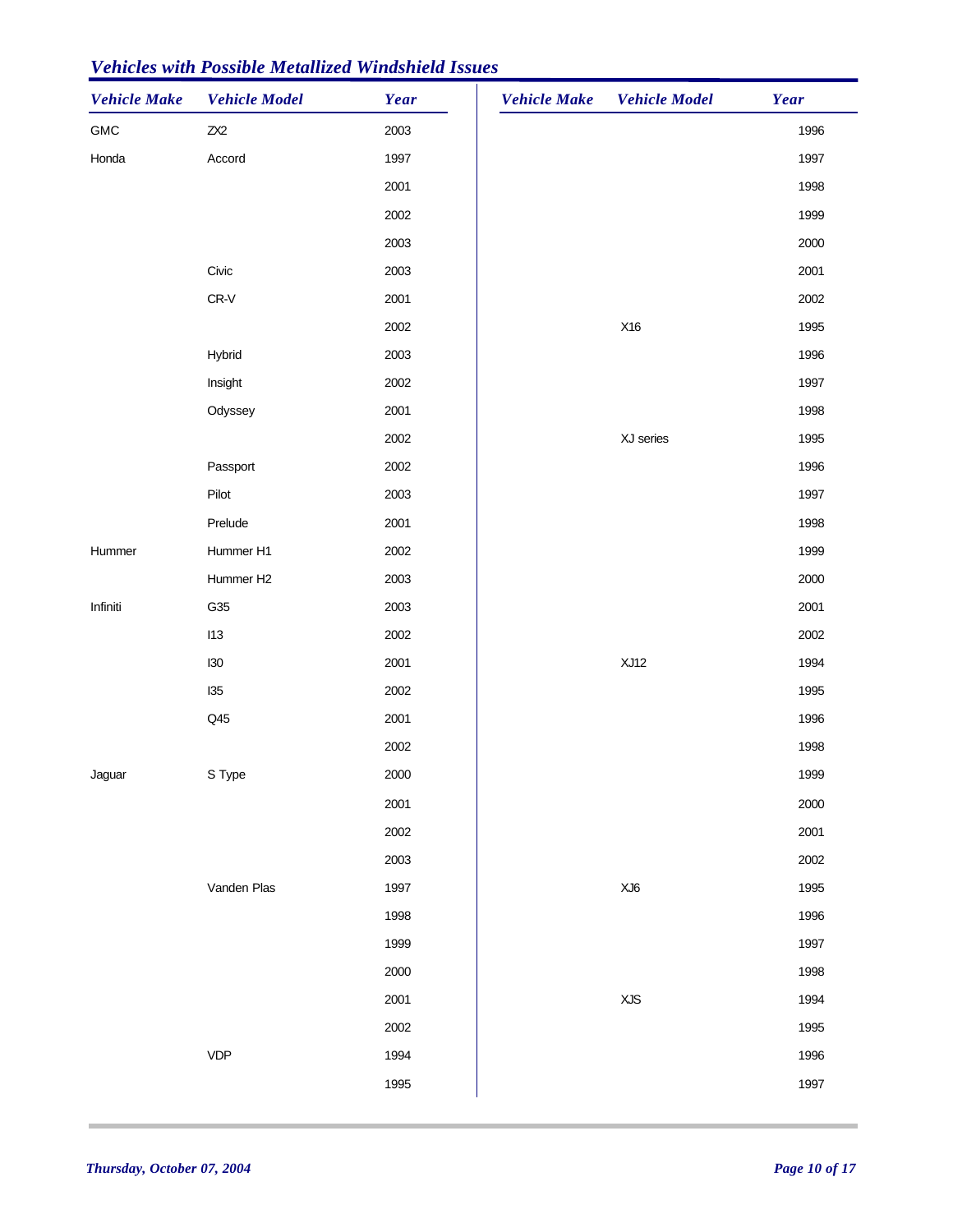| <b>Vehicle Make</b> | <b>Vehicle Model</b>    | Year           | <b>Vehicle Make</b> | <b>Vehicle Model</b> | Year |
|---------------------|-------------------------|----------------|---------------------|----------------------|------|
| Jaguar              | XJS                     | 1998           |                     |                      | 1988 |
|                     | <b>XKR</b>              | $\mathsf{All}$ |                     |                      | 1989 |
| Land Rover          | Country LWB             | $\mathsf{All}$ |                     |                      | 1990 |
|                     | County                  | N/A            |                     |                      | 1991 |
|                     | Discovery               | 1997           |                     |                      | 1992 |
|                     |                         | 1998           |                     |                      | 1993 |
|                     |                         | 1999           |                     |                      | 1994 |
|                     |                         | 2000           |                     |                      | 2001 |
|                     |                         | 2001           |                     |                      | 2002 |
|                     |                         | 2002           |                     | LS                   | 2001 |
|                     | <b>Discovery Series</b> | 1997           |                     |                      | 2002 |
|                     |                         | 1998           |                     | Navigator            | 2001 |
|                     |                         | 1999           |                     |                      | 2002 |
|                     |                         | 2000           |                     |                      | 2003 |
|                     |                         | 2001           |                     | Town Car             | 1987 |
|                     |                         | 2002           |                     |                      | 1988 |
|                     | Freelander              | 2002           |                     |                      | 1989 |
|                     |                         | 2003           |                     |                      | 1990 |
|                     | <b>Land Rover</b>       | 1997           |                     |                      | 1991 |
|                     |                         | 1998           |                     |                      | 1992 |
|                     | Range Rover             | 1997           |                     |                      | 1993 |
|                     |                         | 1998           |                     |                      | 1994 |
|                     |                         | 1999           |                     |                      | 1995 |
|                     |                         | 2000           |                     |                      | 1996 |
|                     |                         | 2001           |                     |                      | 1997 |
|                     |                         | 2002           |                     |                      | 1998 |
|                     |                         | 2003           |                     |                      | 2001 |
|                     |                         | N/A            |                     |                      | 2002 |
| Lexus               | 300 Series              | 2002           |                     |                      | 2003 |
|                     | 400 Series              | 2002           | Mazda               | 626                  | 1990 |
|                     | <b>SC430</b>            | 2001           |                     |                      | 1991 |
|                     |                         | 2002           |                     |                      | 1992 |
|                     |                         | 2003           |                     |                      | 1993 |
| Lincoln             | Blackwood               | 2002           |                     |                      | 1994 |
|                     | Continental             | 1987           |                     |                      | 1995 |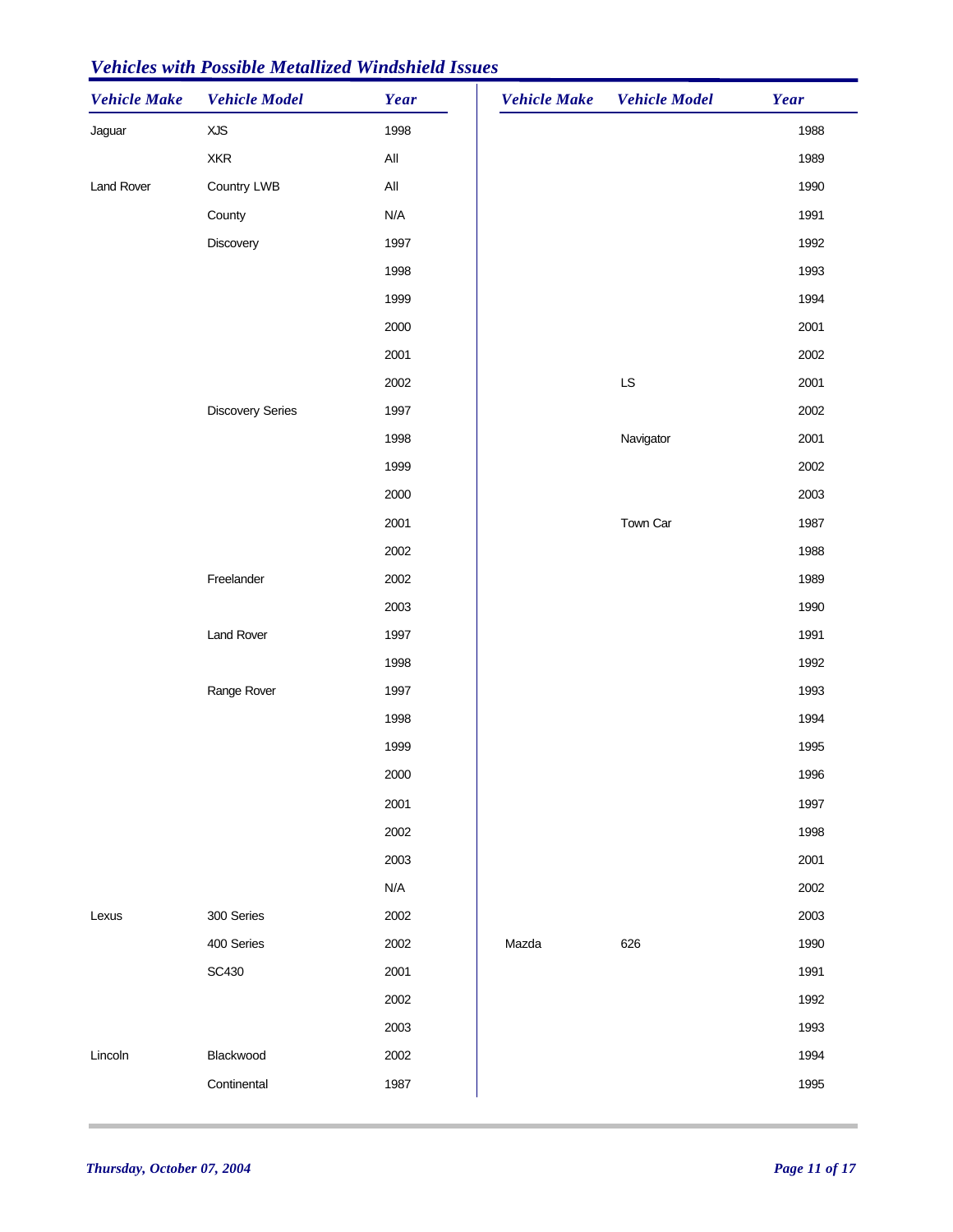| <b>Vehicle Make</b> | <b>Vehicle Model</b>   | Year           | <b>Vehicle Make</b> | <b>Vehicle Model</b> | Year |
|---------------------|------------------------|----------------|---------------------|----------------------|------|
| Mazda               | 626                    | 1996           |                     | M-Class              | N/A  |
|                     |                        | 1997           |                     | S Class              | 2001 |
|                     | 929                    | 1990           |                     |                      | 2002 |
|                     |                        | 1991           |                     | S-Class              | 2004 |
|                     |                        | 1992           |                     | S-Class (W/S & B/L)  | N/A  |
|                     |                        | 1993           |                     | SL Class             | 2003 |
|                     |                        | 1994           |                     | SL-Class             | 2004 |
|                     |                        | 1995           | Mercury             | Cougar               | 2002 |
|                     |                        | 1996           |                     | <b>Grand Marquis</b> | 1986 |
|                     |                        | 1997           |                     |                      | 1987 |
|                     |                        | $\mathsf{All}$ |                     |                      | 1988 |
|                     | Cab Plus               | 2002           |                     |                      | 1989 |
|                     | Miata                  | 2003           |                     |                      | 1990 |
|                     | <b>MPV</b>             | 1989           |                     |                      | 1991 |
|                     |                        | 1990           |                     |                      | 1992 |
|                     |                        | 1991           |                     |                      | 1993 |
|                     |                        | 1992           |                     |                      | 1994 |
|                     |                        | 1993           |                     |                      | 1997 |
|                     |                        | 1994           |                     |                      | 1998 |
|                     |                        | 1995           |                     |                      | 1999 |
|                     |                        | 1996           |                     |                      | 2000 |
|                     |                        | 1997           |                     |                      | 2001 |
|                     |                        | 1998           |                     |                      | 2002 |
|                     |                        | $\mathsf{All}$ |                     |                      | 2003 |
|                     |                        | N/A            |                     | Marauder             | 2003 |
|                     | Regular Cab            | 2002           |                     | Mountaineer          | 2001 |
|                     | Regular Cab 4x2        | 2003           |                     |                      | 2002 |
|                     | Tribute                | 2002           |                     |                      | 2003 |
| Mercedes            |                        | 2001           |                     | Sable                | 1986 |
|                     | All models             | 2001           |                     |                      | 1987 |
|                     | CL class               | 2001           |                     |                      | 1988 |
|                     |                        | 2002           |                     |                      | 1989 |
|                     | CLK class              | 2001           |                     |                      | 1990 |
|                     |                        | 2002           |                     |                      | 1991 |
|                     | E-Class (Full Car Set) | N/A            |                     |                      | 1992 |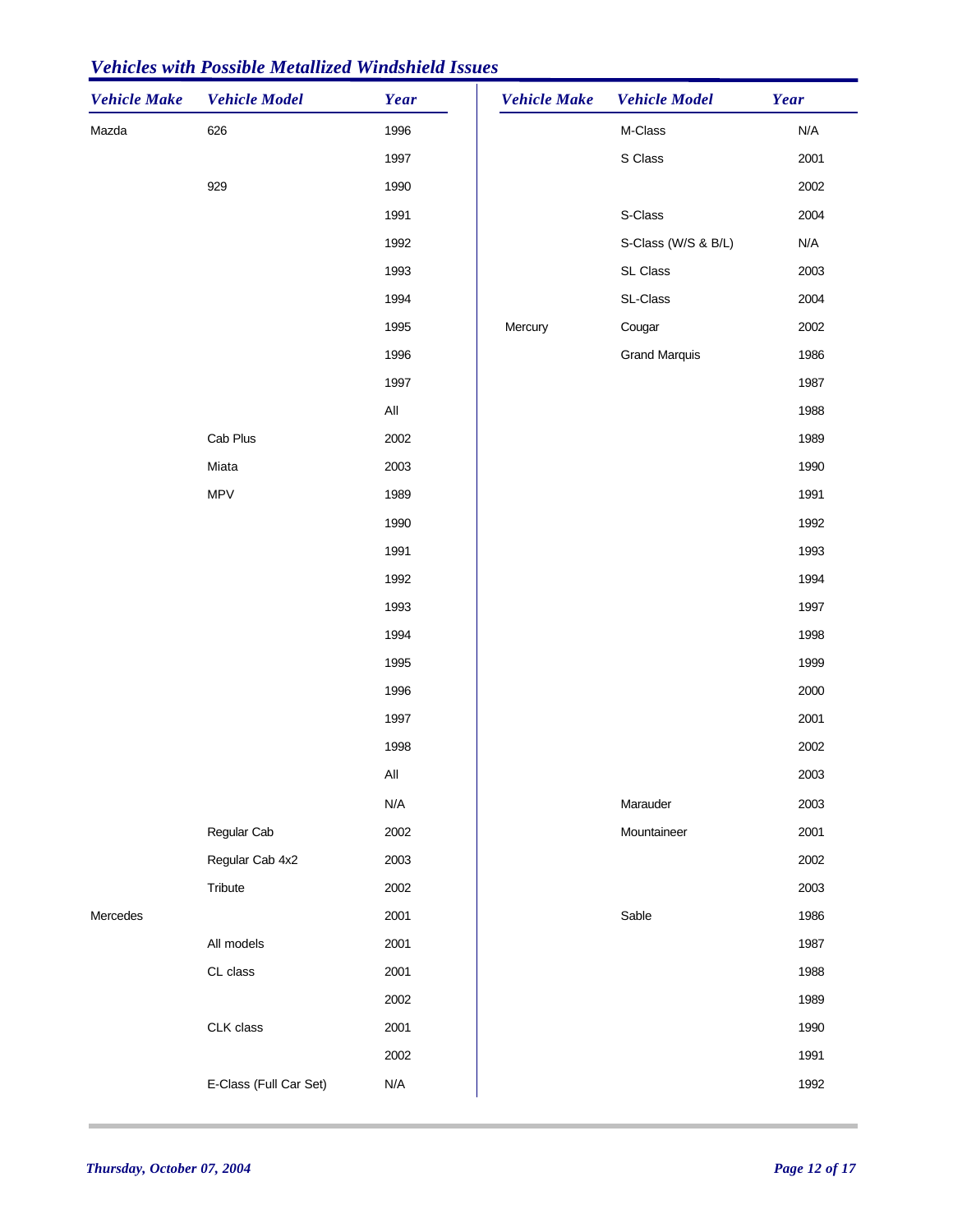| <b>Vehicle Make</b> | <b>Vehicle Model</b> | Year | <b>Vehicle Make</b> | <b>Vehicle Model</b>     | Year           |
|---------------------|----------------------|------|---------------------|--------------------------|----------------|
| Mercury             | Sable                | 1993 |                     | Bravada                  | 2001           |
|                     |                      | 1994 |                     |                          | 2002           |
|                     |                      | 2001 |                     |                          | 2003           |
|                     |                      | 2002 |                     | <b>Custom Cruiser</b>    | 1990           |
|                     |                      | 2003 |                     |                          | 1991           |
|                     |                      | All  |                     |                          | 1992           |
|                     |                      | N/A  |                     |                          | 1993           |
|                     | Villager             | 1997 |                     |                          | 1994           |
|                     |                      | 1998 |                     |                          | 1995           |
|                     |                      | 2001 |                     |                          | 1996           |
|                     |                      | 2002 |                     |                          | 1997           |
|                     | Villager Van         | 1997 |                     |                          | $\mathsf{All}$ |
|                     |                      | 1998 |                     | <b>Custom Cruiser SW</b> | 1990           |
|                     |                      | 2001 |                     |                          | 1991           |
| Mistubishi          | Diamante             | 2001 |                     |                          | 1992           |
|                     | Galant               | 2001 |                     |                          | 1993           |
| Mitsubishi          | Diamante             | 2001 |                     |                          | 1994           |
|                     |                      | 2002 |                     |                          | 1995           |
|                     | Eclipse              | 2001 |                     |                          | 1996           |
|                     |                      | 2002 |                     |                          | 1997           |
|                     |                      | 2003 |                     |                          | $\mathsf{All}$ |
|                     | Galant               | 2001 |                     |                          | N/A            |
|                     |                      | 2002 |                     | Custom Cruiser Wagon     | 1990           |
|                     |                      | 2003 |                     |                          | 1991           |
| Nissan              | Altima               | 2002 |                     |                          | 1992           |
|                     | Maxima               | 2002 |                     |                          | 1993           |
|                     |                      | 2003 |                     |                          | 1994           |
|                     | Quest                | 2002 |                     |                          | 1995           |
| Oldsmobile          | Alero                | 2001 |                     |                          | 1996           |
|                     |                      | 2002 |                     |                          | 1997           |
|                     | Aurora               | 1998 |                     |                          | N/A            |
|                     |                      | 1999 |                     | Intrique                 | 2002           |
|                     |                      | 2001 |                     | Silhouette               | 1990           |
|                     |                      | 2002 |                     |                          | 1991           |
|                     |                      | 2003 |                     |                          | 1992           |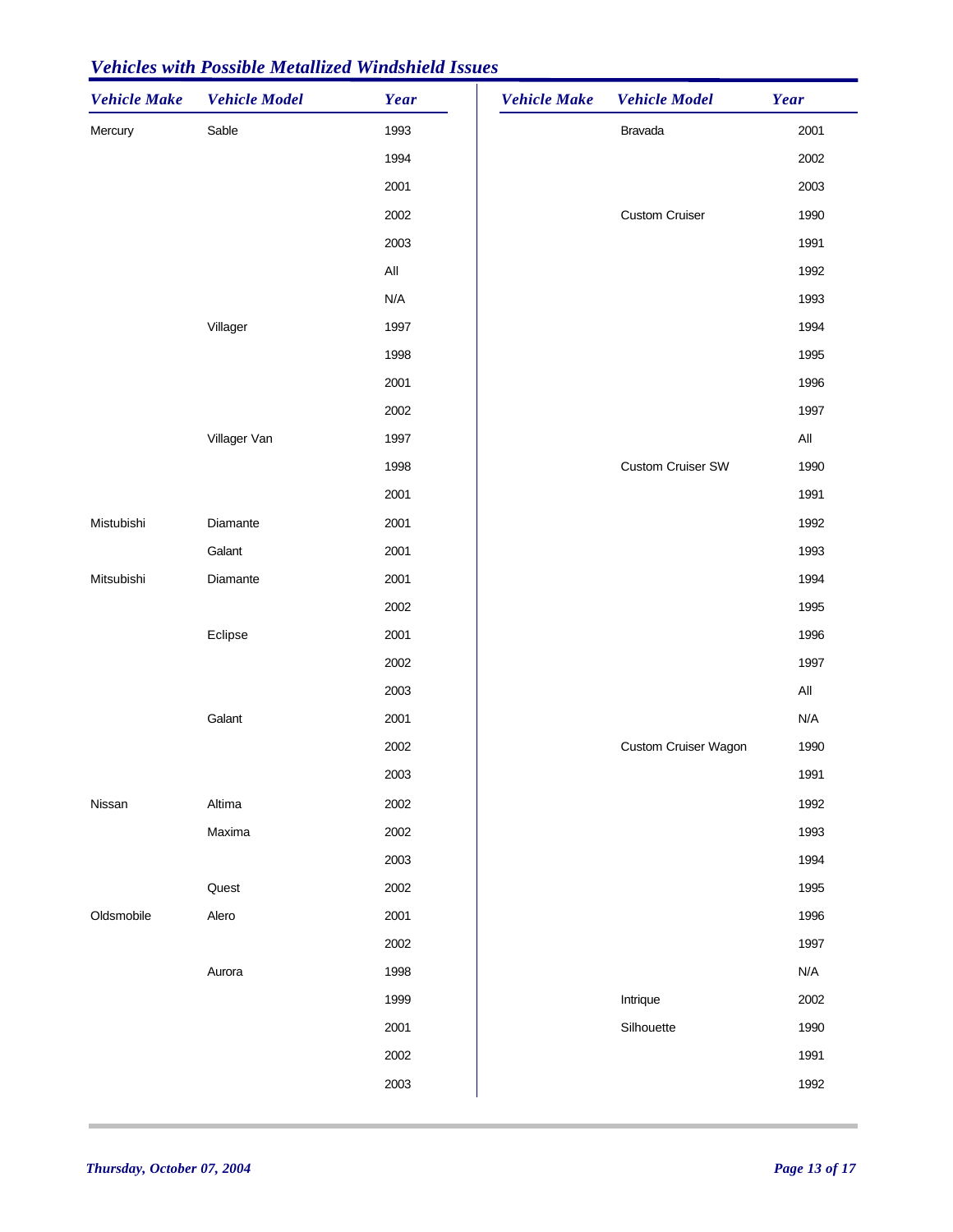| <b>Vehicle Make</b> | <b>Vehicle Model</b> | Year           | <b>Vehicle Make</b> | <b>Vehicle Model</b> | Year                    |
|---------------------|----------------------|----------------|---------------------|----------------------|-------------------------|
| Oldsmobile          | Silhouette           | 1993           |                     | Grand Am             | 1996                    |
|                     |                      | 1994           |                     |                      | 1997                    |
|                     |                      | 1995           |                     |                      | 1998                    |
|                     |                      | 1996           |                     |                      | 1999                    |
|                     |                      | 1997           |                     |                      | 2000                    |
|                     |                      | 1998           |                     |                      | 2001                    |
|                     |                      | 1999           |                     |                      | 2002                    |
|                     |                      | 2000           |                     |                      | 2003                    |
|                     |                      | 2001           |                     |                      | $\mathsf{All}\xspace$   |
|                     |                      | 2002           |                     | <b>Grand Prix</b>    | 2000                    |
|                     |                      | All            |                     |                      | 2001                    |
|                     |                      | Some           |                     |                      | 2002                    |
| Plymouth            | Neon                 | 2001           |                     |                      | 2003                    |
|                     |                      | 2002           |                     | Montana              | 1990                    |
|                     | Neon Highliner       | 1997           |                     |                      | 1991                    |
|                     |                      | 1998           |                     |                      | 1992                    |
|                     |                      | $\mathsf{All}$ |                     |                      | 1993                    |
|                     | Voyager              | 2003           |                     |                      | 1994                    |
|                     |                      | All            |                     |                      | 1995                    |
|                     |                      | N/A            |                     |                      | 1996                    |
| Pontiac             | Aztec                | 2000           |                     |                      | 1997                    |
|                     |                      | 2001           |                     |                      | 1998                    |
|                     |                      | N/A            |                     |                      | 1999                    |
|                     | Aztek                | 2000           |                     |                      | 2000                    |
|                     |                      | 2001           |                     |                      | 2001                    |
|                     |                      | 2002           |                     |                      | 2002                    |
|                     |                      | 2004           |                     |                      | $\mathsf{All}$          |
|                     |                      | $\mathsf{All}$ |                     |                      | $\mathsf{N}/\mathsf{A}$ |
|                     | Bonneville           | 2000           |                     | Sunfire              | 2000                    |
|                     |                      | 2001           |                     |                      | 2001                    |
|                     |                      | 2002           |                     |                      | 2002                    |
|                     |                      | 2003           |                     |                      | 2003                    |
|                     | Firebird             | 2000           |                     | Transport            | 1990                    |
|                     |                      | 2001           |                     |                      | 1991                    |
|                     |                      | 2002           |                     |                      | 1992                    |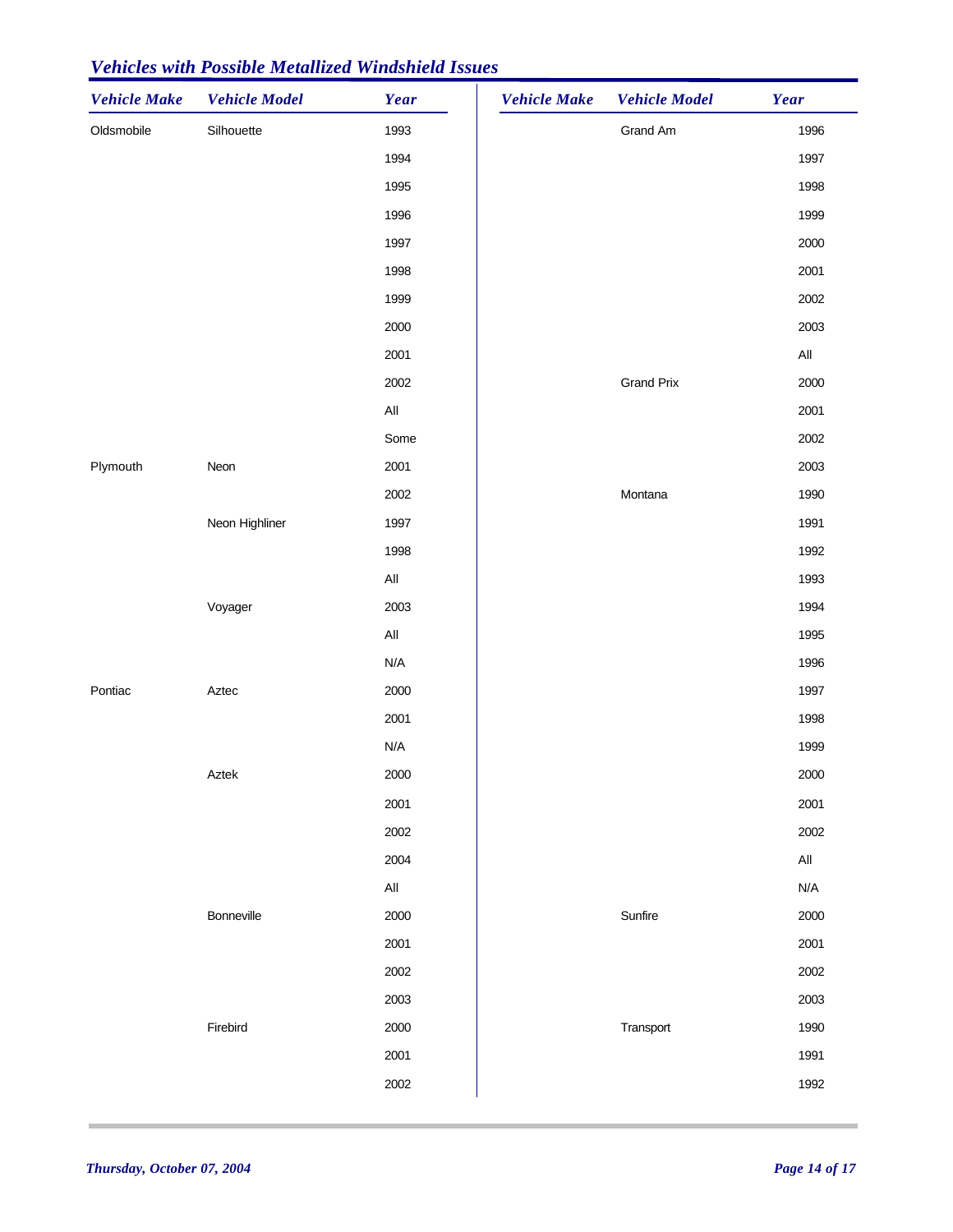| <b>Vehicle Make</b> | <b>Vehicle Model</b> | Year           | <b>Vehicle Make</b> | <b>Vehicle Model</b> | Year |
|---------------------|----------------------|----------------|---------------------|----------------------|------|
| Pontiac             | Transport            | 1993           |                     |                      | 1996 |
|                     |                      | 1994           |                     |                      | 1997 |
|                     |                      | 1995           |                     |                      | 1998 |
|                     |                      | 1996           |                     |                      | 1999 |
|                     |                      | 1997           |                     |                      | 2000 |
|                     |                      | 1998           |                     | 900 Series           | 1995 |
|                     |                      | $\mathsf{All}$ |                     |                      | 1996 |
|                     | <b>Transport SE</b>  | 1996           |                     |                      | 1997 |
|                     | Transport SE Van     | 1996           |                     |                      | 1998 |
|                     | Transport Van        | $\mathsf{All}$ |                     |                      | 1999 |
|                     | Vibe                 | 2003           |                     |                      | 2000 |
| Pontiact            | Transport Van        | $\mathsf{All}$ |                     | 9000 Arrow           | 1995 |
| Renault             | Direct               | N/A            |                     |                      | 1996 |
|                     | Laguna               | N/A            |                     |                      | 1997 |
|                     | Megane               | N/A            |                     |                      | 1998 |
|                     | Scenic               | N/A            |                     |                      | 1999 |
| Rolls Royce         | Park Ward            | 2001           |                     |                      | 2000 |
|                     |                      | 2002           |                     | 9000 CS              | 1995 |
|                     | Phantom              | 2004           |                     |                      | 1996 |
|                     | Silver Seraph        | 2001           |                     |                      | 1997 |
|                     |                      | 2002           |                     |                      | 1998 |
|                     |                      | All            |                     |                      | 1999 |
| Saab                | 900 Arrow            | 1995           |                     |                      | 2000 |
|                     |                      | 1996           |                     | 9000 CSE             | 1995 |
|                     |                      | 1997           |                     |                      | 1996 |
|                     |                      | 1998           |                     |                      | 1997 |
|                     |                      | 1999           |                     |                      | 1998 |
|                     |                      | 2000           |                     |                      | 1999 |
|                     | 900 CS               | 1995           |                     |                      | 2000 |
|                     |                      | 1996           |                     | 9000 Series          | 1995 |
|                     |                      | 1997           |                     |                      | 1996 |
|                     |                      | 1998           |                     |                      | 1997 |
|                     |                      | 1999           |                     |                      | 1998 |
|                     |                      | 2000           |                     |                      | 1999 |
|                     | 900 CSE              | 1995           |                     |                      | 2000 |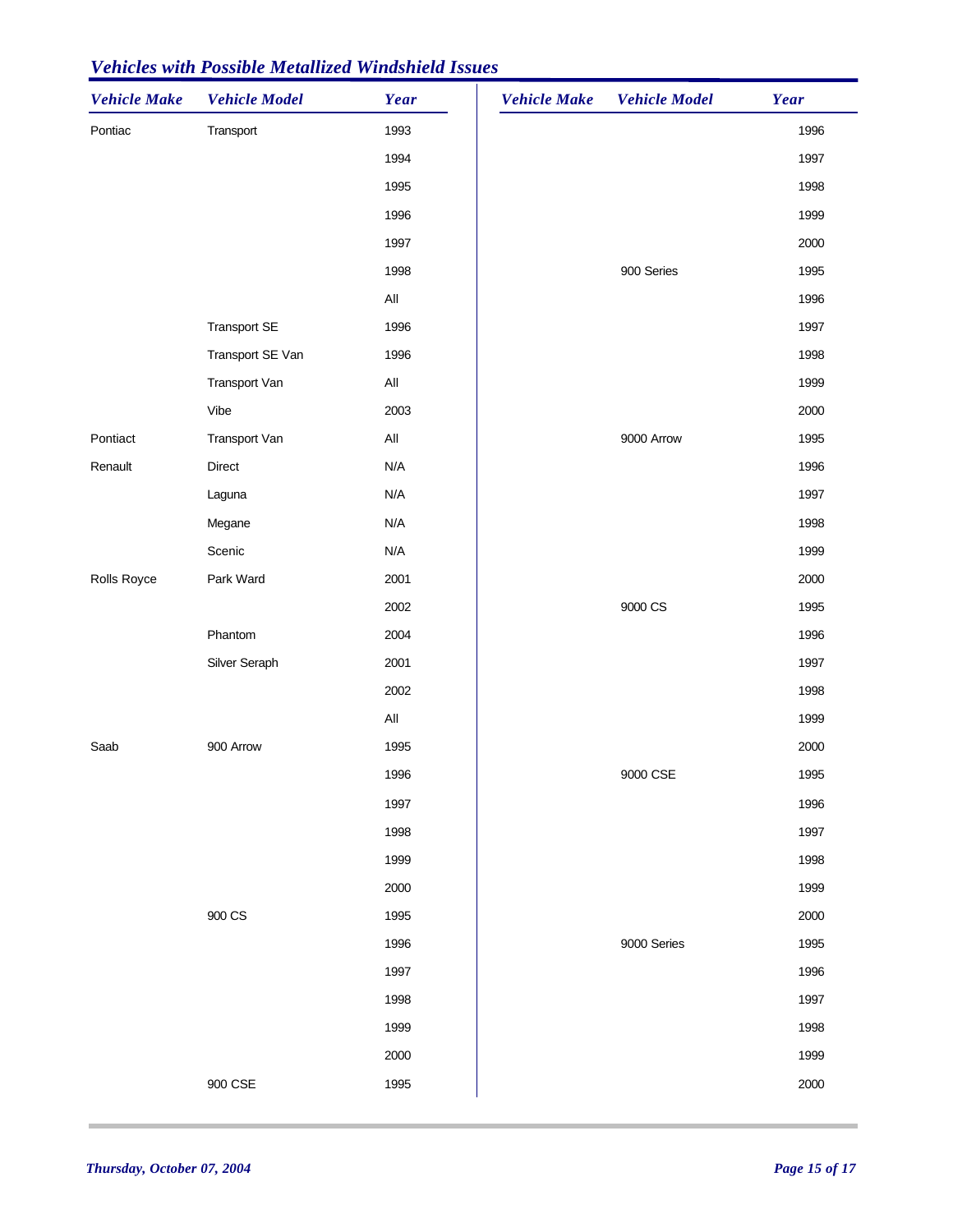| <b>Vehicle Make</b> | <b>Vehicle Model</b> | Year | <b>Vehicle Make</b> | <b>Vehicle Model</b>         | Year           |
|---------------------|----------------------|------|---------------------|------------------------------|----------------|
| Saab                | $900E$               | 1995 |                     |                              | 2000           |
|                     |                      | 1996 |                     |                              | 2001           |
|                     |                      | 1997 |                     |                              | 2002           |
|                     |                      | 1998 |                     | 9-5 Aero & Wagon             | 2000           |
|                     |                      | 1999 |                     |                              | 2001           |
|                     |                      | 2000 |                     |                              | 2002           |
|                     |                      | 2001 |                     | 9-5 SE                       | 1999           |
|                     | 900S                 | 1995 |                     |                              | 2000           |
|                     |                      | 1996 |                     |                              | 2001           |
|                     |                      | 1997 |                     |                              | 2002           |
|                     |                      | 1998 |                     | 9-5 V6                       | 1999           |
|                     |                      | 1999 |                     |                              | 2000           |
|                     |                      | 2000 |                     |                              | 2001           |
|                     |                      | 2001 |                     |                              | 2002           |
|                     | 900SE                | 1995 |                     | Viggen 3 Door                | 2002           |
|                     |                      | 1996 |                     | Viggen 5 Door                | 2002           |
|                     |                      | 1997 | Saturn              | 3-Door Coupe                 | 2002           |
|                     |                      | 1998 |                     | S Series                     | 2001           |
|                     |                      | 1999 |                     |                              | 2002           |
|                     |                      | 2000 |                     | $\operatorname{\textsf{SC}}$ | 2002           |
|                     |                      | 2001 |                     | <b>VUE</b>                   | 2003           |
|                     | $9-3$                | 1999 | Shelby              | Cobra 427                    | $\mathsf{All}$ |
|                     |                      | 2000 |                     | Durango                      | $\mathsf{All}$ |
|                     |                      | 2001 | Subaru              | SVX                          | $\mathsf{All}$ |
|                     |                      | 2002 |                     |                              | N/A            |
|                     | 9-3 SE               | 1999 | Toyota              | Avalon                       | 2002           |
|                     |                      | 2000 |                     | Camry                        | 2002           |
|                     |                      | 2001 |                     | Prius                        | 2001           |
|                     |                      | 2002 |                     |                              | 2002           |
|                     | 9-3 Viggen           | 2000 |                     | Sequoia                      | 2002           |
|                     |                      | 2001 |                     | Sienna                       | 2000           |
|                     |                      | 2002 |                     |                              | 2002           |
|                     | 9-3 Viggen 3 Door    | 2002 |                     | Solara                       | 2002           |
|                     | 9-3 Viggen 5 Door    | 2002 |                     | Tundra                       | 2002           |
|                     | $9-5$                | 1999 | Volkswagen          | Passat                       | 1995           |